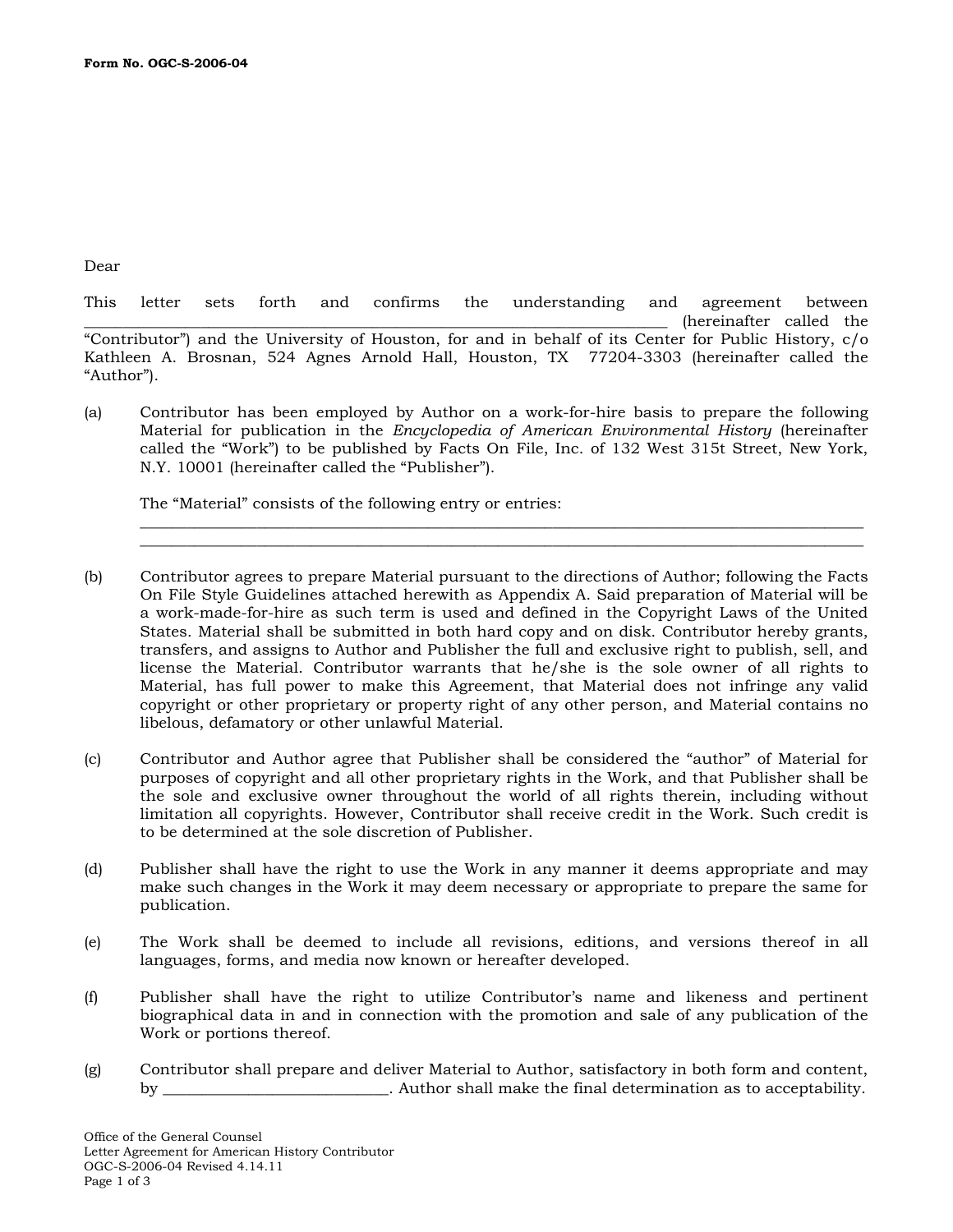## **Form No. OGC-S-2006-04**

- (h) Contributor agrees, to the extent authorized under the laws and Constitution of the State of Texas, defend, indemnify, and hold Author and Publisher and/or its licensees harmless from any claim, suit, cost, damage, expense (including attorneys fees), or proceeding against Author and/or Publisher and/or its licensees based on the grounds that the Material contains libelous, defamatory, or unlawful material, or that it infringes upon or violates any copyright or proprietary rights. The obligation under this Section (g) shall survive the termination of this Agreement.
- (i) Contributor agrees that all disputes surrounding this letter agreement shall be resolved as provided by Texas Government Code Chapter 2260.
- (j) This letter agreement shall be governed by and construed under the laws of the State of Texas (exclusive of the conflict of interest law provisions thereof), and venue in any action brought to enforce the rights and obligations of this Agreement shall be in Harris County, Texas.
- (k) In full consideration of and payment for the foregoing employment, Publisher shall pay Contributor a flat fee of \$\_\_\_\_\_\_\_\_\_\_\_\_\_\_\_\_\_\_, payable upon delivery and acceptance of Material.
- (l) Contributor has the option of waiving the flat fee. Should Contributor choose to waive the fee, Author and Publisher will donate in contributor's name half of the flat fee to the American Society for Environmental History. The remaining half of the fee will be applied by Author to graduate assistantships related to the Work. If Contributor is inclined to waive the fee, please indicate below:



- (m) In accordance with Section 231.006 of the Texas Family Code and Sections 2155.004 and 2155.006 of the Texas Government Code, Contributor certifies that it is not ineligible to receive this Agreement and payments under this Agreement and acknowledges that University may terminate this Agreement and/or withhold payment if this certification is or becomes inaccurate. Contributor acknowledges that, in accordance with Section 403.055 of the Texas Government Code, as applicable, if the Texas Comptroller of Public Accounts is currently prohibited from issuing a warrant to Contributor, Contributor agrees that payments under this Agreement will be applied to the debt or delinquent taxes owed to the State of Texas until the debt or delinquent taxes are paid in full.
- (n) Execution of this Agreement constitutes Contributor's acceptance of the authority of University, the Texas State Auditor and/or their designated representative (collectively, "Auditor") to conduct audits or investigations in connection with this Agreement. Contributor agrees to cooperate with the Auditor conducting such audits or investigations and to provide all information and documents reasonably requested.

If this letter agreement is satisfactory, please sign it, complete the requested information, and return it by regular mail to the address listed below. Please keep a copy of the signed agreement for your records.

Sincerely,

Kathleen A. Brosnan University of Houston, for and in behalf of its Center for Public History Editor, *Encyclopedia of American Environmental History*

Accepted and Agreed:

| Signature:    |  |
|---------------|--|
| Name Printed: |  |
| Date:         |  |

Office of the General Counsel Letter Agreement for American History Contributor OGC-S-2006-04 Revised 4.14.11 Page 2 of 3